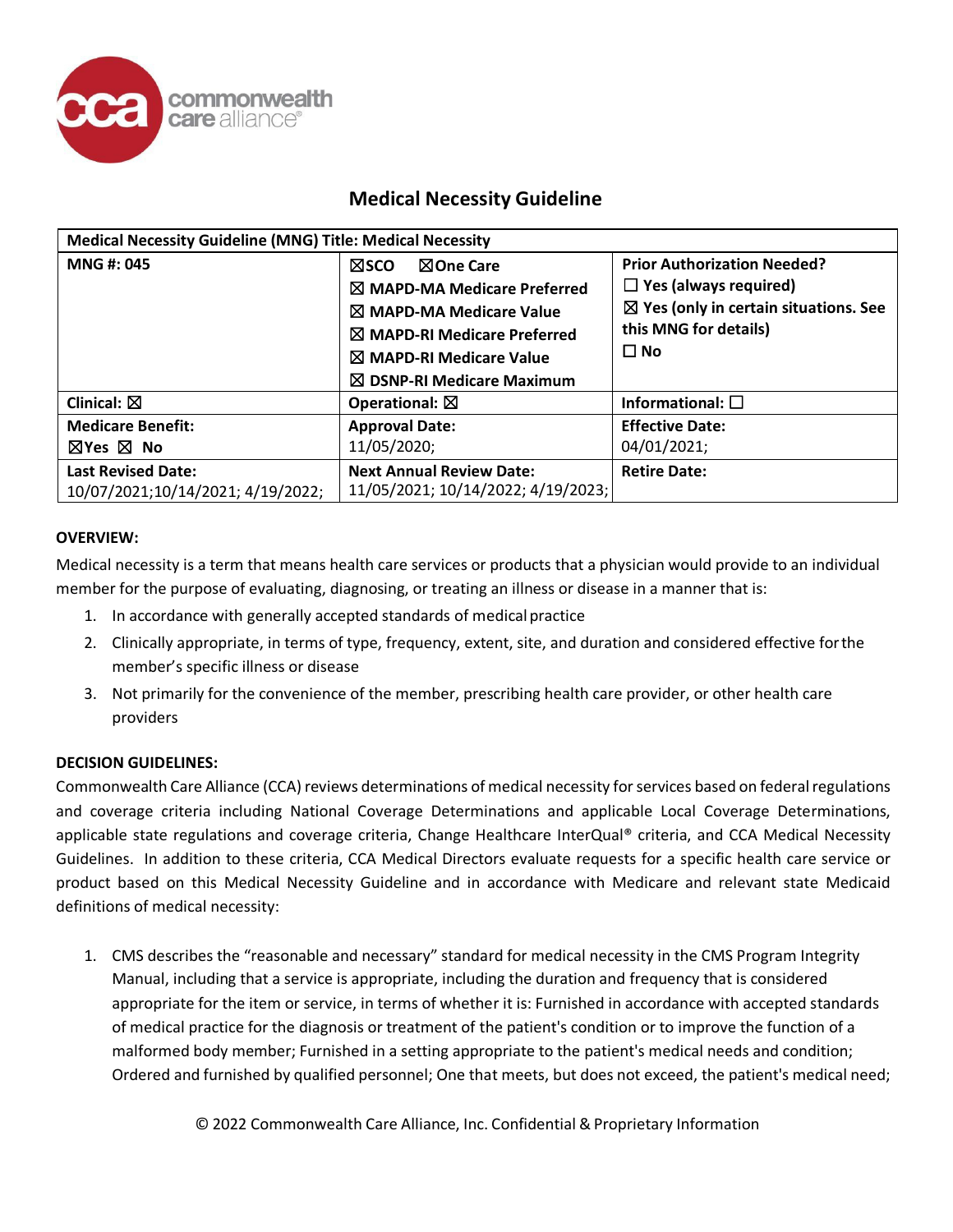

## **Medical Necessity Guideline**

and At least as beneficial as an existing and available medically appropriate alternative.

AND

2. CMS defines medical necessity to only allow Services or Supplies that: are proper and needed for the diagnosis or treatment of your medical condition, are provided for the diagnosis, direct care, and treatment of your medical condition, meet the standards of good medical practice in the local area, and aren't mainly for the convenience of you or your doctor.

Consistent with all CCA Medical Necessity Guidelines, CCA uses this MNG as a guide in making individualized coverage determinations. Requesting providers are advised that requests for healthcare services or products under this MNG should be accompanied by clear documentation of medical necessity. Supporting documentation should include justification that the request aligns with accepted standards of medical practice including: (1) Credible scientific evidence in reputable, peer-reviewed medical literature; (2) Physician or Health Care Provider Specialty Society Recommendations; and (3) Other relevant factors specific to the member.

### **Disclaimer:**

This Medical Necessity Guideline is not a rigid rule. As with all of CCA's criteria, the fact that a member does not meet these criteria does not, in and of itself, indicate that no coverage can be issued for these services. Providers are advised, however, that if they request services for any member who they know does not meet our criteria, the request should be accompanied by clear and convincing documentation of medical necessity. The preferred type of documentation is the letter of medical necessity, indicating that a request should be covered either because there is supporting science indicating medical necessity (supporting literature (full text preferred) should be attached to the request), or describing the member's unique clinical circumstances, and describing why this service or supply will be more effective and/or costly than another service which would otherwise be covered. Note that both supporting scientific evidence and a description of the member's unique clinical circumstances will generally be required.

#### **RELATED REFERENCES:**

- 1. <https://www.cms.gov/Regulations-and-Guidance/Guidance/Manuals/Downloads/pim83c13.pdf>
- 2. [https://www.ssa.gov/OP\\_Home/ssact/title18/1862.htm](https://www.ssa.gov/OP_Home/ssact/title18/1862.htm) Section 1862(a)(1)(A)
- 3. <https://www.mass.gov/files/documents/2017/12/18/130cmr450.pdf>
- 4. [https://eohhs.ri.gov/Portals/0/Uploads/Documents/MA%20Providers/MA%20Reference%20Guides/General%20](https://eohhs.ri.gov/Portals/0/Uploads/Documents/MA%20Providers/MA%20Reference%20Guides/General%20Guidelines/General_Guidelines.pdf) [Guidelines/General\\_Guidelines.pdf](https://eohhs.ri.gov/Portals/0/Uploads/Documents/MA%20Providers/MA%20Reference%20Guides/General%20Guidelines/General_Guidelines.pdf)

#### **ATTACHMENTS:**